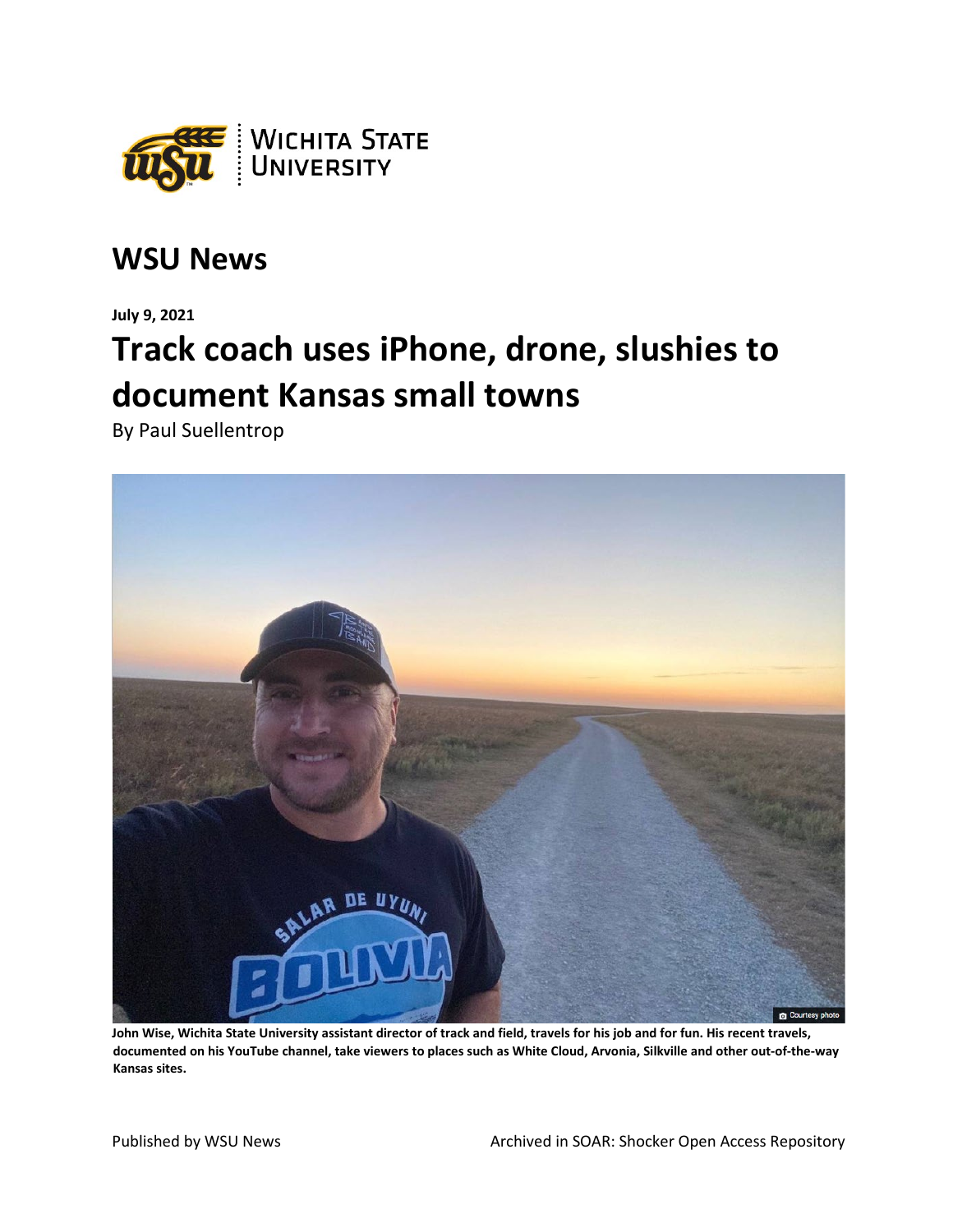- The COVID-19 pandemic ended track and field meets and recruiting for much of 2020. Coach John Wise kept busy by traveling through Kansas to video some of the state's hidden spots.
- Wise's YouTube series takes viewers to small towns around Kansas, in addition to Shocker track meets and a trip on Route 66.
- The history of Kansas, his trips taught him, is often tied to modes of transportation such as the railroad and rivers.

People from France farmed and produced silk in Kansas in the 1860s as part of a dream of a utopian community.

"Who knows what was going on here in Silkville," John Wise says as he stands in front of a stone schoolhouse in Franklin County near the end of his 12-minute video.

We know a bit more, thanks to Wise's wanderings across Kansas and his skill with an iPhone 11, a selfie stick and a DJI Mavic 2 Pro drone.

Wise, Wichita State University assistant director of track and field, documents his love of history, travel and frozen soft drinks i[n "Travel With a Wiseguy" on YouTube.](https://www.youtube.com/channel/UCsqr2K0ug5ceswCi1nTAxrw) He posts a video weekly, many from trips around Kansas to visit small towns, ghost towns and places such as Old Oxford Mill and Little Jerusalem.

"I grew up in a small town, so it was kind of connecting with how I grew up and thinking about that kind of stuff," he said. "As a kid, we would always take a summer vacation and I can remember being in the back seat and having an atlas and looking at the towns and the places I've never been."

The video project, with a library now past 50, started in 2020 when the COVID-19 pandemic shut down athletics and recruiting. With no weekend track meets or school visits, Wise jumped in his 2012 charcoal gray Ford Fusion, turned on the music of Kenny Chesney, Robert Earl Keen and AC/DC and drove to places he could safely explore.

"You're just used to traveling, and we weren't able to do that," he said. "I started by going to some very sparsely populated places. That spread to small towns and ghost towns."

Wise, who grew up on a tobacco farm five miles from Winchester, Ohio, traveled as part of his sports life as an athlete and coach. He sprinted at Kent State University and coached there for five years before coming to Wichita State in 2006.

Wichita State director of track and field Steve Rainbolt coached Wise at Kent State. "Travel With a Wiseguy" reminds him of Wise's hobbies as an athlete from 1994-98, when he devoted himself to a track and field website in the early days of the Internet. After meets, Wise would find a computer in a library and type in meet results while his coaches and teammates waited.

"He's an adventurous guy," Rainbolt said. "His sense of adventure playing out this way is sort of a new development. It's similar to lots of things he did as a college kid."